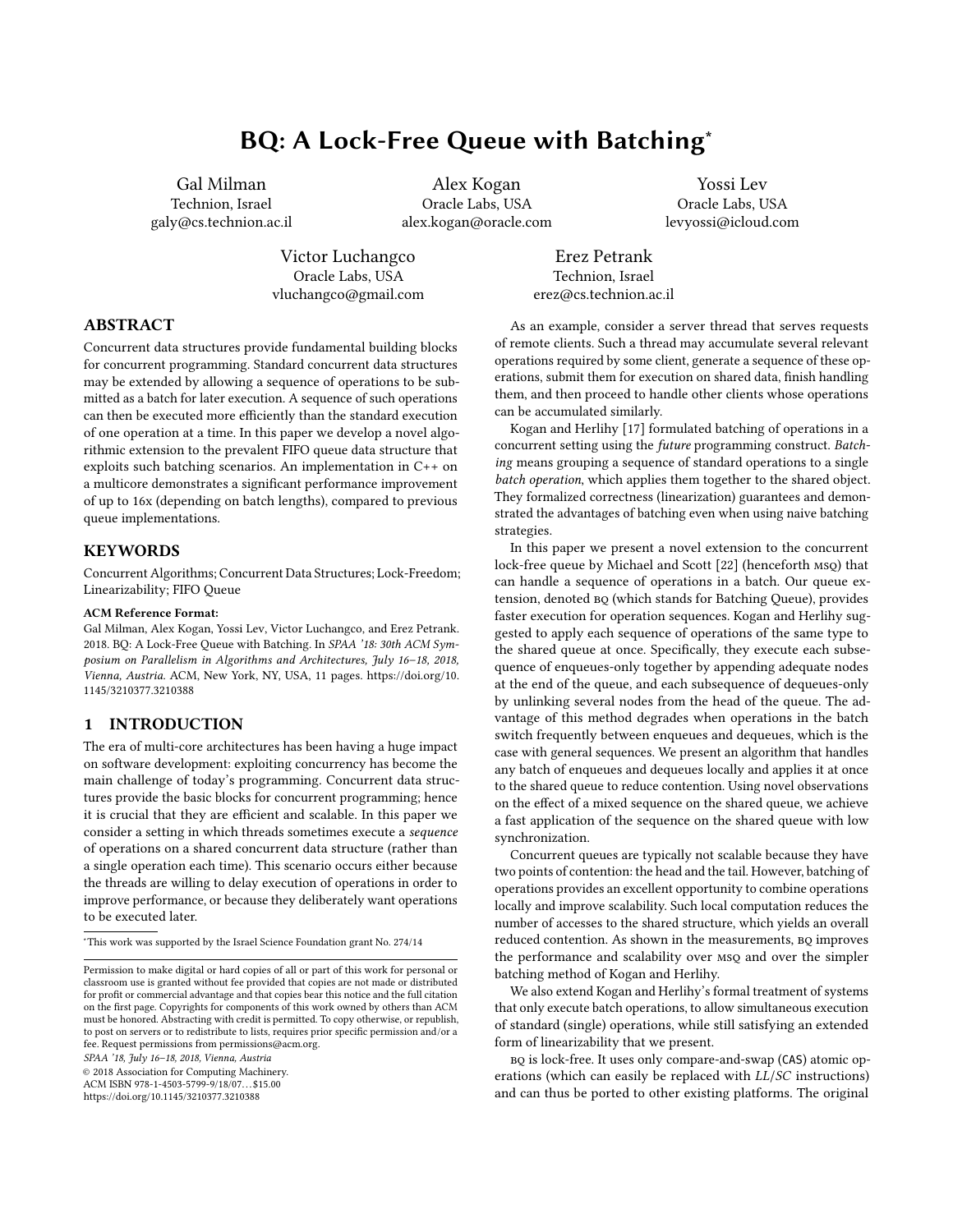msq we build upon is widely known as a well-performing queue for general hardware and is included as part of the Java<sup>TM</sup> Concur-rency Package [\[20\]](#page-10-3). Measurements for BQ demonstrate a significant performance improvement of up to 16x compared to msq when threads employ batch operations to update the queue.

Batching provides a performance improvement for operations that the user agrees to delay. Additionally, BQ guarantees that deferred operations of a certain thread will not take effect until that thread performs a non-deferred operation or explicitly requests an evaluation of previous future operations. This is useful when the user wishes to call several operations and knowingly delay their execution to a chosen time.

The rest of the paper is organized as follows: Section [2](#page-1-0) introduces the model we work with and surveys the work we build on. In Section [3](#page-1-1) we define linearizability and its extensions to objects with batch operations. Having set the terminology, we discuss re-lated work in Section [4.](#page-2-0) Section [5](#page-3-0) presents an overview of the BQ algorithm, whose implementation details are described in Section [6.](#page-4-0) The algorithm's correctness is laid out briefly in Section [7.](#page-8-0) Section [8](#page-9-0) describes measurement results. Further results, lock-freedom arguments, supplementary implementation details and the memory management mechanism are deferred to [\[23\]](#page-10-4) (the full version of this paper).

# <span id="page-1-0"></span>2 PRELIMINARIES

Model. We consider a standard shared memory setting, with a set of threads accessing the shared memory using the atomic primitives Read, Write and CAS. A CAS primitive is defined by a triplet consisting of a target memory address, an expected value, and a new value. A CAS operation compares the value stored in the target address to the expected value. If they are equal, the value in the target address is replaced with the new value, and the Boolean value true is returned. In such a case we say that the CAS is successful. Otherwise, the shared memory remains unchanged, and false is returned.

Future. A future is an object returned by an operation whose execution might be delayed. The user may call an Evaluate method to ensure the operation's execution and get its result.

MS-Queue. BQ extends msQ to support future operations. msQ is a lock-free algorithm for a FIFO queue, which supports Enqueue and Dequeue operations. It implements the queue as a singly-linked list with head and tail pointers. head points to the first node of the list, which functions as a dummy node. The following nodes, starting with the node pointed to by the dummy node's next pointer and ending with the node whose next pointer's value is NULL, contain the queue's items. The queue is initialized as a list containing a single (dummy) node, to which both head and tail point. This setup represents an empty queue.

Dequeuing is implemented as follows: If head->next is NULL, the queue is empty, and hence the dequeue operation returns without extracting an item from the queue. Otherwise, an attempt is made to update head to point to its successive node in the list, using CAS. On the occasion that the CAS fails, the dequeue operation starts over.

Enqueuing requires two CAS operations. Initially, a node with the item to enqueue is created. Then, an attempt to set tail->next to the address of the new node is made using a first CAS. The CAS fails if the current value of tail->next is not NULL. In such a case, tail is promoted to the current value of tail->next using an assisting CAS, in order to help an obstructing enqueue operation complete. Then, a new attempt to perform the first CAS starts. After the first CAS succeeds, a second CAS is applied to update tail to point to the new node. There is no need to retry this CAS, since it fails only if another thread has already performed the required update, trying to help our operation complete in order to next apply its own operation.

Lock-Freedom. A concurrent object implementation is lock-free [\[12\]](#page-10-5) if each time a thread executes an operation on the object, some thread (not necessarily the same one) completes an operation on the object within a finite number of steps. Thus, lock-freedom guarantees system-wide progress. Our implementation is lock-free.

# <span id="page-1-1"></span>3 LINEARIZABILITY AND FUTURES

We describe the original linearizability [\[14\]](#page-10-6), defined for a setting of no future operations, and generalize it for a setting with future operations. Some basic terms are required first: A method call is described by two events – its invocation, which refers to the call to the method, and its response, which refers to the return from the method. Each object has a sequential specification, which describes its behavior in sequential executions, where method calls do not overlap.

# 3.1 Linearizability

An execution is considered linearizable [\[14\]](#page-10-6) if each method call appears to take effect at once, between its invocation and its response events, in a way that satisfies the sequential specification of the objects.

# 3.2 Medium Futures Linearizability (MF-Linearizability)

Medium futures linearizability is defined by Kogan and Herlihy [\[17\]](#page-10-1) as an extension of linearizability to futures, which we adopt and extend. For each future operation, we look at two associated method calls: the future one, which creates a future and returns it, and Evaluate, which is called with the future returned by the first method call and ensures the operation's execution. MF-linearizability requires the following:

- (1) Each operation takes effect at some instant between the invocation of its first related method (which produces the future) and the response of its second related method (which evaluates the future).
- (2) Two operations issued by the same thread to the same object take effect in the order of their first method calls (i.e. their future method calls).

# 3.3 Extended Medium Futures Linearizability (EMF-Linearizability)

We extend the MF-linearizability definition to cover a data structure which supplies standard (single) operations in addition to futurereturning operations (the original paper did not refer to single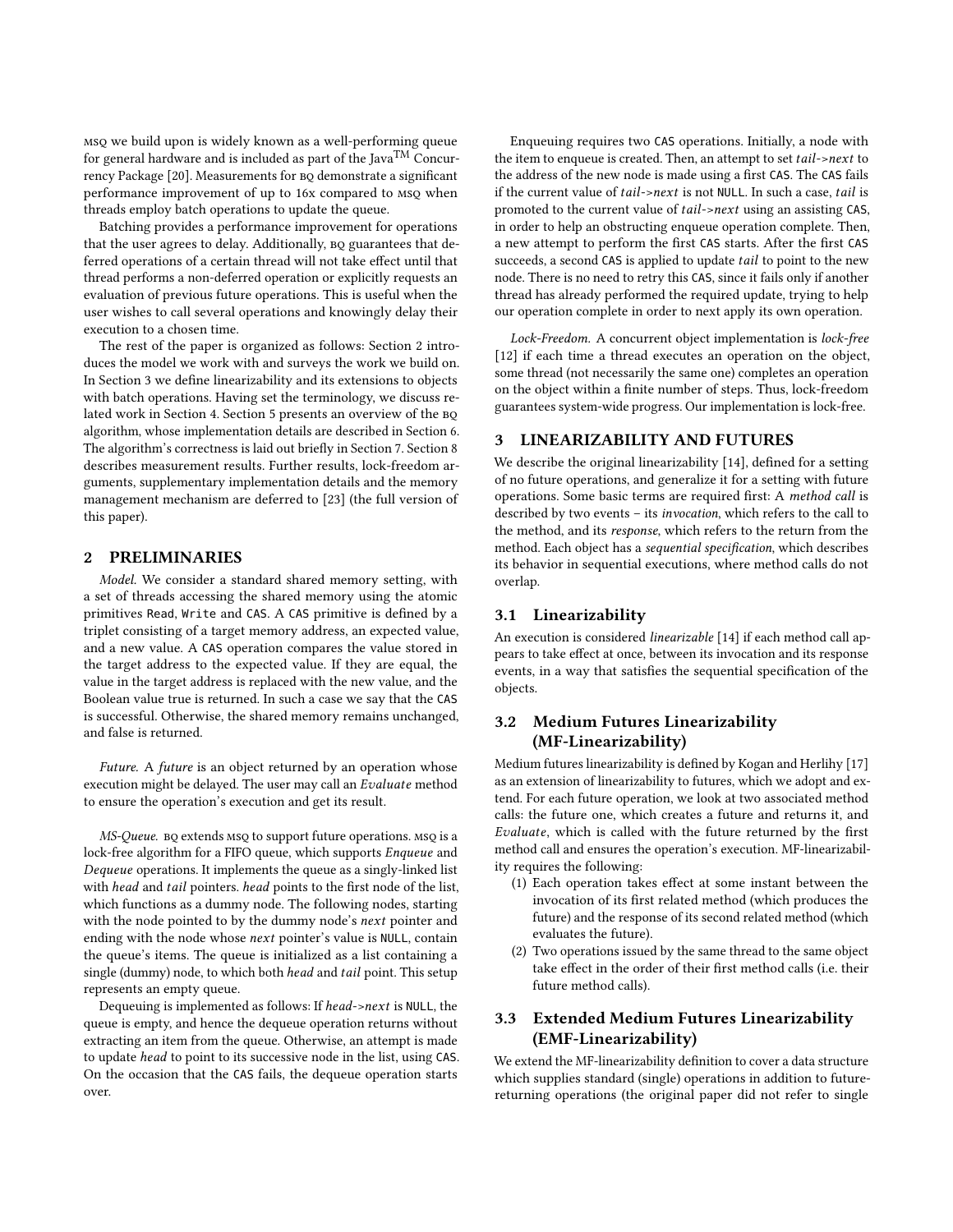operations). We do so by reduction to MF-linearizability: informally, we transform an execution that possibly contains single calls into one that contains only future-returning operations, by replacing each single operation call with an adequate future call followed by an Evaluate call.

Next, we define extended medium futures linearizability (EMFlinearizability) formally.

<span id="page-2-1"></span>Definition 3.1. Let  $H$  be a history, consisting of operation invocation and response events. We construct a new history  $H_f$ , denoted the future history as follows. The invocations and responses of the future history, as follows. The invocations and responses of all future dequeue, future enqueue and Evaluate calls are copied to  $H_f$  unchanged. Each dequeue call *op* in *H* is rewritten in  $H_f$ :<br>its invocation is replaced with an invocation and an immediate its invocation is replaced with an invocation and an immediate response of a future dequeue call, and its response is replaced with an invocation and an immediate response of an Evaluate call that evaluates this future dequeue. Enqueue calls are rewritten similarly.

Definition 3.2. A history H is EMF-linearizable if its future history  $H_f$  is MF-linearizable.

#### 3.4 Atomic Execution

We define atomic execution, a property of an object with future methods regarding its linearization. We then describe its implication for EMF-linearizable objects and its benefit. We begin with an auxiliary term regarding future operations on shared objects:

Definition 3.3. A pending operation is a future operation that has not yet been applied to the shared object.

Definition 3.4. Let  $ob$  be an object with future methods and  $t$  be a thread. ob satisfies atomic execution if:

- (1) Pending operations of  $t$  on  $ob$  are applied only during the following calls on ob by t: either a single operation call, or an Evaluate call for one of  $t$ 's pending operations.
- (2) Let  $op$  be a call in  $t$  during which some pending operations of t, denoted  $op_1$ , ...,  $op_n$ , are applied. Then  $op_1$ , ...,  $op_n$  must be linearized successively in their original invocation order, without any other operation on ob linearized between them. Moreover, if op is a single operation (i.e., not an Evaluate or a future operation), then  $op_1$ , ...,  $op_n$  and also  $op$  must be linearized successively in their original invocation order, without any other operation on  $ob$  linearized between them.

If  $ob$  is EMF-linearizable, then when a single method  $op$  is called by a thread  $t$ , all pending operations of  $t$  must take effect prior to  $op$ to satisfy EMF-linearizability. Atomic execution dictates that they are executed at once together with op.

Similarly, when t calls the Evaluate method for some pending operation  $op$ , all  $t$ 's pending operations preceding  $op$  must take effect prior to op to satisfy EMF-linearizability. Additional pending operations by t may be applied as well. Atomic execution dictates that all these operations are executed at once.

An example of a potential benefit of atomic execution is that it can achieve locality for a producers-consumers system, where consumer servers handle requests of remote producer clients. In such scenario, the clients enqueue their requests, possibly several at a time, to a shared queue. Each server consumes requests regularly by performing a batch operation consisting of a certain number of dequeues. Both clients and servers perform batch operations by calling several future operations, followed by an Evaluate operation of the last future operation.

Serving requests of the same client consecutively may allow for more efficient processing due to locality of the client's data. A queue that supports batching and satisfies atomic execution would enable the servers to exploit locality and successively serve several requests by the same client, which he applied in the same batch-of-enqueues operation. This is thanks to the atomic execution's guarantee that both a batch-of-enqueues operation by a client and a batch-ofdequeues operation by a server take effect instantaneously.

# <span id="page-2-0"></span>4 RELATED WORK

Various papers introduce lock-free linearizable FIFO queues, which use different strategies to outperform msq.

Tsigas et al. [\[27\]](#page-10-7) present a queue that allows the head and tail to lag at most  $m$  nodes behind the actual head and tail of the queue, so that the amortized number of CAS executions per operation is  $1 + \frac{1}{m}$ . Their algorithm is limited to bounded queues due to their static allocation. Additional cyclic array queues are described in [\[3,](#page-10-8) [6,](#page-10-9) [26\]](#page-10-10). Moir et al. [\[24\]](#page-10-11) present a queue that uses elimination as a back-off strategy to increase scalability: pairs of concurrent enqueue and dequeue method calls may exchange values without accessing the shared queue. However, in order to keep the FIFO queue semantics, the enqueue method can be eliminated only after all items of preceding enqueue operations have been dequeued, which makes the algorithm practical only for nearly empty or highly overloaded queues. Hoffman et al. [\[15\]](#page-10-12) present the baskets queue, which increases scalability by allowing concurrent enqueue operations to insert nodes at adjacent positions at the end of the linked list, regarded as baskets. Such insertion, however, is done only after a failed initial attempt to append the node to the tail. Thus, the contention on the tail is only partially diminished, and there is also contention on the baskets.

Ladan-Mozes et al. [\[19\]](#page-10-13) present an optimistic queue, which replaces one of the two CAS operations performed during an enqueue operation with simple stores. Like the original msq, this algorithm does not scale, due to synchronization on the head and tail variables that allows only one enqueue operation and one dequeue operation to be applied concurrently. Gidenstam et al. [\[7\]](#page-10-14) present a cacheaware queue that stores the items in fixed-size blocks, connected in a linked list. This allows for a lazy update of the head and tail, only once per block. Nevertheless, at least one CAS per operation is still required, making the queue non-scalable under high contention. Morrison et al. [\[25\]](#page-10-15) present a queue based on a linked list of ring queue nodes. To reduce contention, it relies on the fetch-and-add primitive to spread threads among items in the queue and let them operate in parallel. Yang et al. [\[28\]](#page-10-16) utilize fetch-and-add as well, to form a wait-free queue. Queues that improve scalability by relaxing the sequential specification of the queue appear in [\[1,](#page-10-17) [10,](#page-10-18) [16\]](#page-10-19). For example, Basin et al. [\[1\]](#page-10-17) suggest to trade fairness for lower contention by relaxing the FIFO semantics of the queue. The extension of linearizability bq adheres to could be viewed as a relaxation, but a stricter one, as it forces FIFO semantics and preserves process order.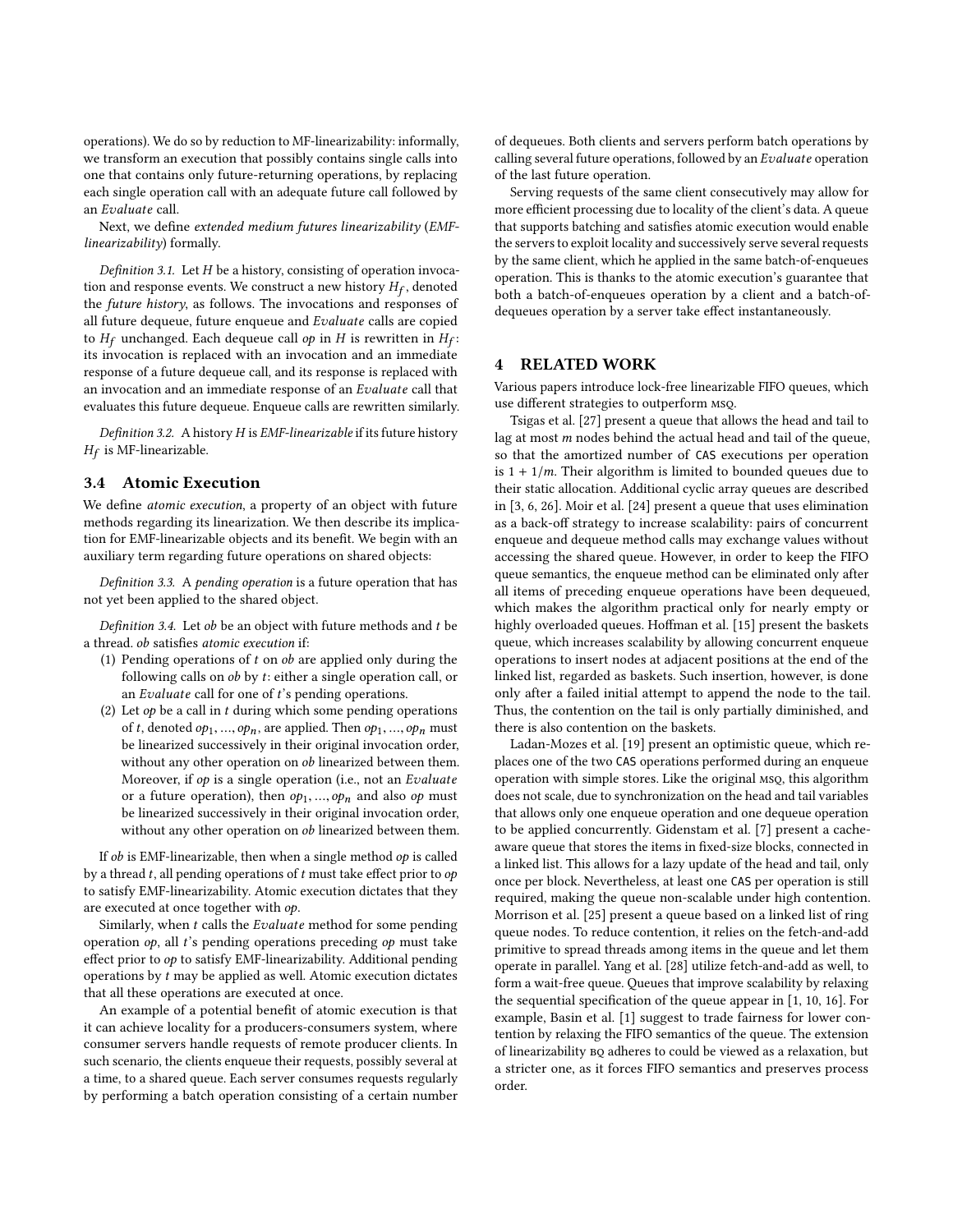Previous works [e.g., [4,](#page-10-20) [5,](#page-10-21) [8,](#page-10-22) [9,](#page-10-23) [11,](#page-10-24) [13,](#page-10-25) [18\]](#page-10-26) present concurrent constructs that combine multiple operations into a single operation on the shared object. We chose to combine operations and apply them as batches, in order to increase scalability. The paper of Kogan and Herlihy [\[17\]](#page-10-1) is the closest to this work. They propose alternative definitions for linearizability of executions with batches, including MF-linearizability, which we use. They describe very simple implementations of stacks, queues and linked lists that demonstrate the benefits of using futures. In this work we propose a novel implementation of the queue that obtains better scalability and performance. Moreover, BQ satisfies atomic execution, while Kogan and Herlihy's simple queue does not.

# <span id="page-3-0"></span>5 ALGORITHM OVERVIEW

We present  $BQ$ , an extension to MSQ, which supports deferred operations and satisfies EMF-linearizability. Unlike standard operations, deferred operations need not be applied to the shared queue before their responses occur. When a future method is called, its details are recorded locally together with previous deferred operations that were called by the same thread. A Future object is returned to the caller, who may evaluate it later.

Deferred operations allow to apply pending operations in batches: bq delays their execution until the user explicitly evaluates a future of one of them or calls a standard method. When that happens, all pending operations of the same thread are gathered to a single batch operation. This operation is then applied to the shared queue. Afterwards, the batch execution is finalized by locally filling the futures' return values. This mechanism reduces synchronization overhead by allowing fewer accesses to the shared queue, as well as less processing in the shared queue – thanks to the preparations performed locally by the initiating thread during the run of each future operation, and the local pairing of applied futures with results following the batch execution.

#### <span id="page-3-2"></span>5.1 Batch Execution

Whenever a deferred enqueue operation is called, the executing thread appends its item to a local list. This way, when the thread has to perform a batch operation, the list of nodes to be linked to the shared queue's list is already prepared.

The key to applying all operations of a batch at once to the shared queue, is to set up a moment in which the state of the queue is "frozen". Namely, we establish a moment in which we hold both ends of the queue, so that we know its head and tail, and its size right before the batch takes effect. This way we can unambiguously determine the queue's shape after applying the batch, including its new head and tail. We achieve a hold of the queue's ends by executing a batch operation in stages, according to the following scheme.

The thread first creates an announcement describing the required batch operation. An announcement is an auxiliary object used to announce an ongoing batch operation, so that other threads will not interfere with it but rather help it complete. Then, the thread modifies the shared queue's head to point to the created announcement. This marks the head so that further attempted dequeues will help the batch execution to be completed before executing their own operations. Now we hold one end of the queue.

Next, the initiating thread or an assisting thread links the list of items, which the initiating thread has prepared in advance, after the shared queue's tail. This determines the tail location after which the batch's items are enqueued. Thus, now we hold both ends of the queue, as required. We then update the shared queue's tail to point to the last linked node.

As a last step that would uninstall the announcement and finish the batch execution, we update the shared queue's head. It is possible that during the execution of the required enqueues and dequeues the queue becomes empty and that some of the dequeues operate on an empty queue and return NULL. We make a combinatorial observation that helps quickly determine the number of non-successful dequeues. This number is used to determine the node to which the queue's head points following the batch execution. By applying this fast calculation, we execute the batch with minimal interference with the shared queue, thus reducing contention. This computation is described in Section [5.2](#page-3-1) below.

The entire algorithm, including the process of setting futures' results, is discussed in detail in Subsection [6.2.](#page-5-0)

# <span id="page-3-1"></span>5.2 A Key Combinatorial Property of Batches on Queues

Let us state combinatorial observations that help us execute the local batch quickly on the queue. The enqueued items in the batch are kept as a linked-list so that they can be attached at the end of the list in a single CAS. This list is added to the tail of the queue and then #success f ulDequeues dequeues are executed by pushing the head #success fulDequeues nodes further in the shared linkedlist representing the queue, and then dequeued items are privately matched with the batch dequeue operations. In the simplest scenario, #success f ulDequeues equals the number of future dequeues in the batch. The problem is that some dequeues may operate on an empty queue and thus, must return a NULL value. The following discussion explains how the adequate #success f ulDequeues can be computed.

Definition 5.1. We call a future dequeue a failing dequeue with respect to a given state of the shared queue, if the application of the batch that contains it (as well as the other local pending operations) on this shared queue makes this dequeue operate on an empty shared queue. A future dequeue that is not failing is called a successful dequeue.

Note that a failing dequeue does not modify the queue, and its future's result is NULL.

We start by analyzing the execution of a batch on an empty queue (which can be analyzed independently of the current shape of the shared queue) and then we show that this analysis can be extended to a general shared queue, simply by plugging the shared queue size.

Definition 5.2. An excess dequeue is a future dequeue operation that is a failing dequeue with respect to an empty queue.

For example, if the sequence of pending operations in some thread is EDDEEDDDEDDEE, where E and D represent enqueue and dequeue operations respectively, then the thread has three excess dequeues (the second, fifth and seventh).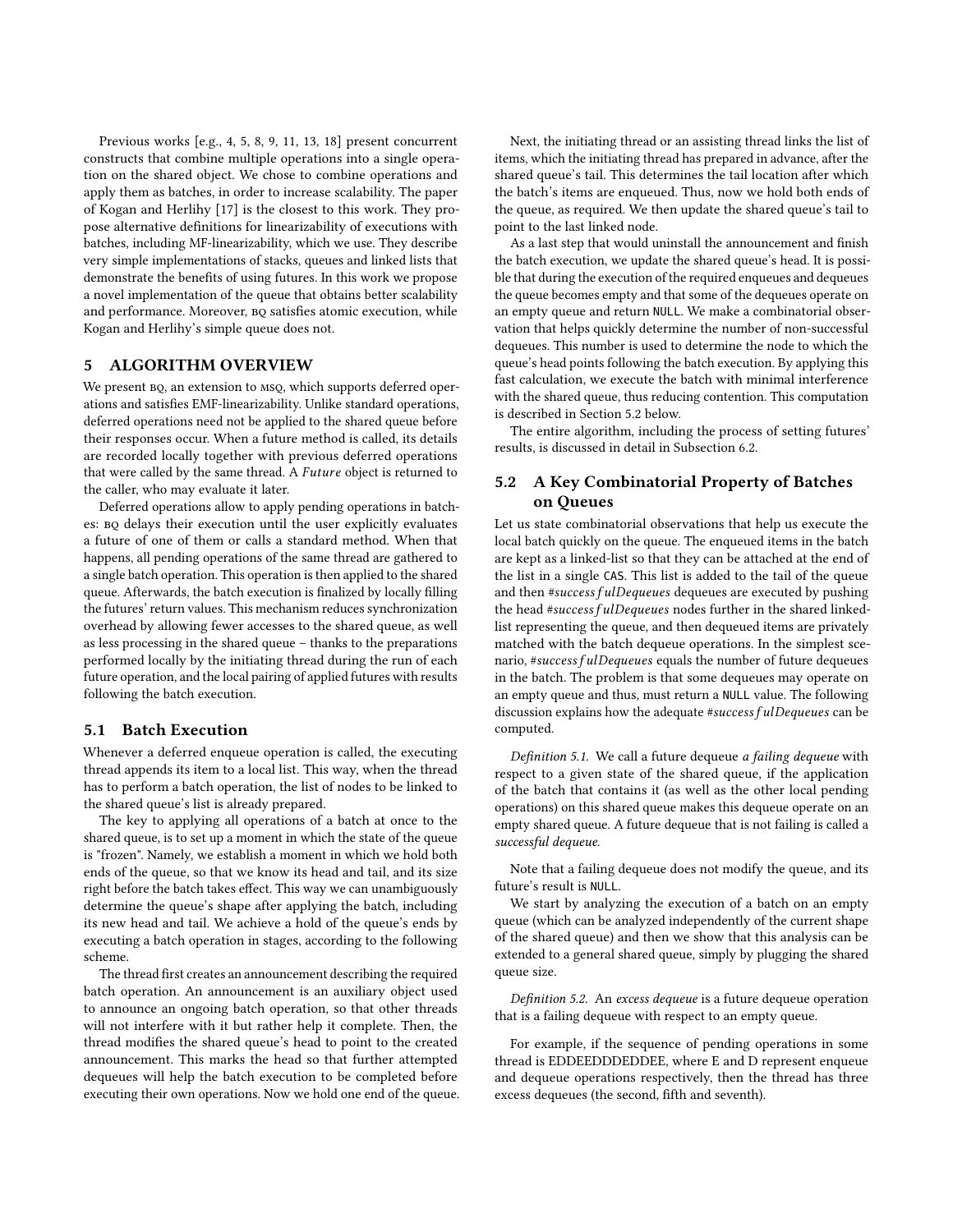An excess dequeue is a special case of a failing dequeue. We start by computing how many excess dequeues there are in a batch.

<span id="page-4-1"></span>Lemma 5.3. Let B be a batch of queue operations. The number of excess dequeues in this batch equals the maximum over all prefixes of this batch, of the number of dequeues in the prefix minus the number of enqueues in this prefix.

PROOF. First, we note that if, for some prefix  $p$  of the batch operations, the number of dequeues minus the number of enqueues is  $k$ , then the overall number of excess dequeues must be at least  $k$ . This is simply because when executing the prefix  $p$  on the empty queue, the number of items that enter the queue is at most #enqueues, the number of enqueues in the prefix. On the other hand, #dequeues, the number of dequeues that are executed in this prefix, is larger by  $k$ . So at least  $k$  dequeues must operate on an empty queue (returning NULL).

On the other hand, we show by induction on the number of excess dequeues that in the prefix that ends in the  $\ell^{th}$  excess dequeue,<br>#dequeues – #enqueues >  $\ell$ . We inspect the execution of the prefix #dequeues – #enqueues  $\geq \ell$ . We inspect the execution of the prefix on an empty queue. The base of the induction follows from the fact that the first excess dequeue must happen when the number of dequeues so far exceeds the number of enqueues. (Otherwise, there is an item to dequeue.) For the induction step we look at the prefix of the batch that ends in the  $\ell - 1^{st}$  excess dequeue. By the induction<br>by pothesis for that prefix *#dequeues*  $-\ell$  *#enqueues*  $> \ell - 1$ . Also, the hypothesis, for that prefix #dequeues – #enqueues  $\geq \ell - 1$ . Also, the queue must be empty after (any excess dequeue and in particular after) the  $\ell - 1^{st}$  excess dequeue. So the subsequence of operations between the  $\ell - 1^{st}$  excess dequangement the  $\ell^t$  excess dequangement between the  $\ell - 1^{st}$  excess dequeue and the  $\ell^{th}$  excess dequeue<br>operates on an empty queue and has an excess dequeue at the end operates on an empty queue and has an excess dequeue at the end, which means that for this subsequence #dequeues – #enqueues ≥ 1<br>(like in the base case of the induction) and we are done (like in the base case of the induction), and we are done.

Now we proceed to discuss a batch applied to a queue of any size.

<span id="page-4-2"></span>CLAIM 5.4. Let n be the size of the queue right before a given batch is operated on it. The number of failing dequeues in the batch with respect to a queue of size n equals to the maximum value of  $(*dequeues - \#enqueues - n)$  over all prefixes of the batch's operation sequence, or 0 if this maximum is negative.

The claim can be proven by adjusting the proof of Lemma [5.3](#page-4-1) to failing dequeues instead of excess dequeues, and to a queue of general size  $n$  rather than 0. Note that the first  $n$  excess dequeues are not failing dequeues because they can dequeue the n items in the original queue. Any additional excess dequeues will become failing dequeues.

Claim [5.4](#page-4-2) and Lemma [5.3](#page-4-1) yield the following corollary:

<span id="page-4-3"></span>COROLLARY 5.5. Let n be the size of the queue right before a given batch is operated on it. The number of failing dequeues in the batch equals to max ${#excessDequeues - n, 0}.$ 

It immediately follows that the number of successful dequeues in a batch with respect to a queue of size  $n$  equals:

 $#successfulDequeues = #dequeues - max{#excessDequeues - n, 0}$ 

5.2.1 Using The Combinatorial Property in BQ. In order to optimize the calculation of the new head after a batch is applied, each

thread maintains three local counters: the quantities of FutureEnqueue and FutureDequeue operations that have been called but not yet executed on the shared queue, and the number of excess dequeues. The thread updates these counters on each of its future operation calls. When a thread executes a batch operation, it includes its local counters in the batch's announcement, to allow any helping thread to complete the batch execution.

In addition, we let the shared queue's head and tail contain not only a pointer, but also a successful dequeue and enqueue counters respectively. When applying a batch, they are updated using the announcement's counts. The difference between the queue's enqueue and dequeue counts prior to a batch execution yields the queue's size  $n$  in its "frozen" state right before linking the batch's items.

These counters in the batch's announcement and in the head and tail are used to quickly calculate the number of successful dequeues according to Corollary [5.5.](#page-4-3) This number helps discovering the new head – by iterating over #success f ulDequeues nodes, and avoids a heavier simulation of the batch enqueues and dequeues one by one to discover the shape of the resulting shared queue.

Indeed, to determine the result of each future dequeue in the batch, the thread that initiated the batch operation will need to simulate these future operations according to their order. Nevertheless, it will conduct this simulation after the announcement is removed from the shared queue, without delaying other threads that access the shared queue.

# <span id="page-4-0"></span>6 ALGORITHM DETAILS

We now turn to the details of the algorithm. In Section [6.1](#page-4-4) we elaborate on the principal underlying data structures, in Subsection [6.2](#page-5-0) we describe the algorithm, and in Subsection [6.3](#page-8-1) we refer to memory management.

# <span id="page-4-4"></span>6.1 Underlying Data Structures

Table [1](#page-5-1) depicts the auxiliary data structures, out of which the Future structure is the only one exposed to the user of the Queue object, while all others are internal to the queue's implementation.

6.1.1 Queue. Similarly to msq, the shared queue is represented as a linked list of nodes in which the first node is a dummy node, and all nodes thereafter contain the values in the queue in the order they were enqueued. We maintain pointers to the first and last nodes of this list, denoted SQHead and SQTail respectively (which stand for Shared Queue's Head and Tail).

Batch operations require the size of the queue for a fast calculation of the new head after applying the batch's operations. To this end, Queue maintains counters of the number of enqueues and the number of successful dequeues applied so far. These are kept size-by-side with the tail and head pointers respectively, and are updated atomically with the respective pointers using a doublewidth CAS. This is implemented using a Pointer and Count object (PtrCnt, that can be atomically modified) for the head and tail of the shared queue.

Batch operations that enqueue at least one item install an announcement in the head. SQHead can either hold the aforesaid PtrCnt object with a pointer to the head of the queue, or a pointer to an Ann object, described next. Therefore, SQHead is a Pointer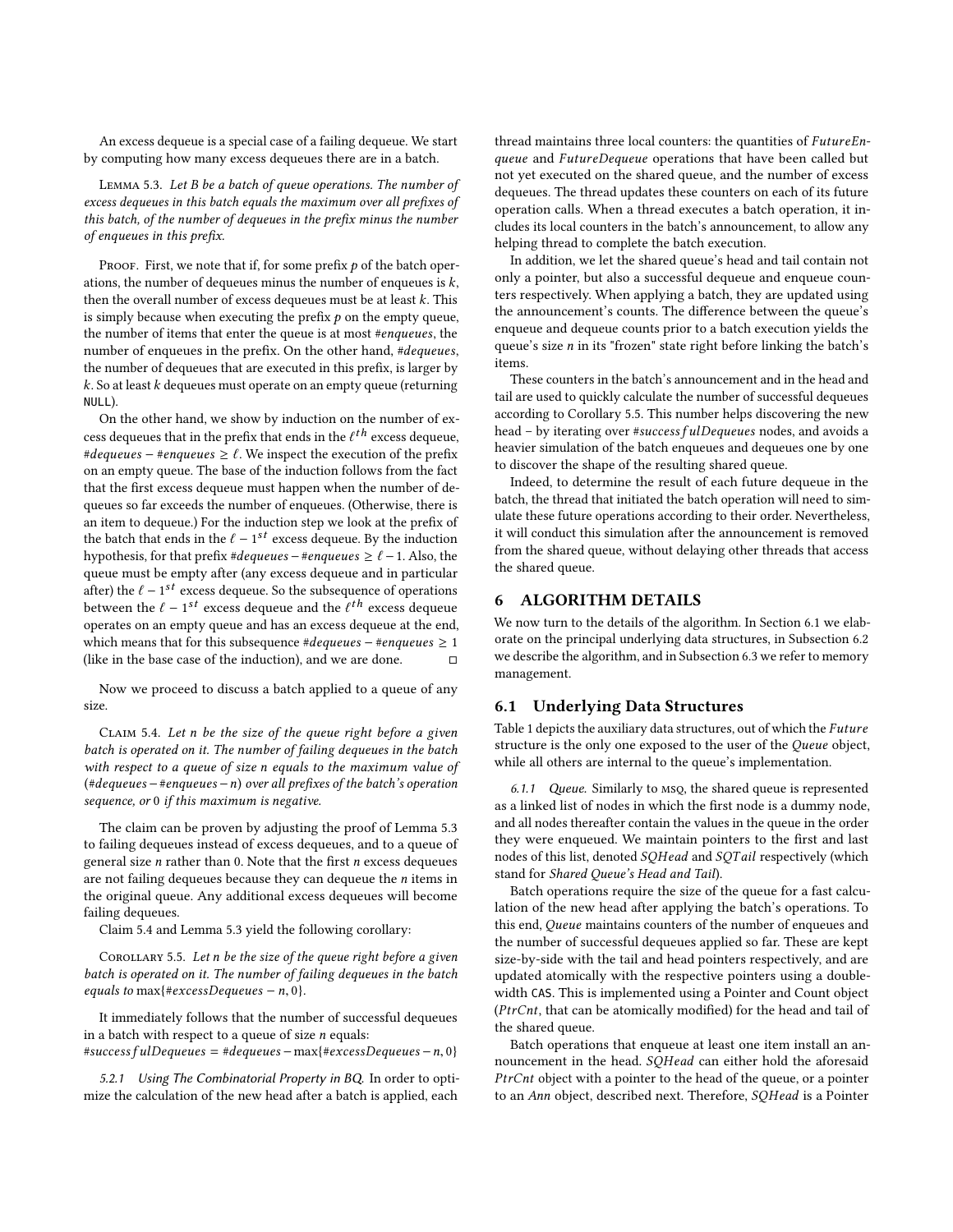| Table 1: Underlying Data Structures |  |
|-------------------------------------|--|
|-------------------------------------|--|

<span id="page-5-1"></span>

| struct Future                                              | {result: Item <sup>*</sup> , isDone: <b>Boolean</b> } |
|------------------------------------------------------------|-------------------------------------------------------|
| struct Node                                                | {item: Item*, next: Node*}                            |
| <b>struct</b> BatchRequest { firstEnq: Node <sup>*</sup> , |                                                       |
|                                                            | lastEnq: Node*,                                       |
|                                                            | enqsNum: <b>unsigned</b> int,                         |
|                                                            | degsNum: <b>unsigned</b> int,                         |
|                                                            | $excessDeqsNum:$ unsigned int                         |
| struct PtrCnt                                              | {node: Node*,                                         |
|                                                            | cnt: <b>unsigned</b> int $\}$                         |
| struct Ann                                                 | {batchReq: BatchRequest,                              |
|                                                            | oldHead: PtrCnt.                                      |
|                                                            | oldTail: PtrCnt}                                      |
| <b>union</b> PtrCntOrAnn { $ptrCnt$ : PtrCnt,              |                                                       |
|                                                            | struct $\{tag:$ unsigned int,                         |
|                                                            | ann: $Ann^*$ }}                                       |
| struct FutureOp                                            | ${type: {END, DEQ},$                                  |
|                                                            | future: Future*}                                      |
| struct ThreadData                                          | {opsQueue: Queue of FutureOp,                         |
|                                                            | engsHead: Node*,                                      |
|                                                            | enqsTail: Node*,                                      |
|                                                            | enqsNum: <b>unsigned</b> int,                         |
|                                                            | deqsNum: <b>unsigned</b> int,                         |
|                                                            | $excess$ DeqsNum: <b>unsigned int</b> $\}$            |

and Count or Announcement object (PtrCntOrAnn), which is a 16-byte union that may consist of either PtrCnt or an 8-byte tag and an 8-byte Ann pointer. Whenever it contains an Ann, the tag is set to 1. Otherwise, SQHead contains a PtrCnt (the tag overlaps PtrCnt.node, whose least significant bit is 0 since it stores either NULL or an aligned address).

For brevity, we will mostly avoid specific mention of the counter; however, when we refer to an update of the head's pointer, it means that the head's counter is updated as well, and likewise for the tail.

It is possible to avoid the double-width CAS in platforms that do not support such an operation. This can be accomplished by replacing the PtrCnt object with a pointer to a node, replacing the PtrCntOrAnn object with a pointer to either a node or an announcement (with a least significant bit mark indicating the type of the pointed object), and have the Node object contain a counter. We describe this variation of  $BQ$  in [\[23\]](#page-10-4). Measurements demonstrate that this variation does not incur a significant performance degradation.

Thread-Local Data. <sup>A</sup> threadData array holds local data for each thread. First, the pending operations details are kept, in the order they were called, in an operation queue opsQueue, implemented as a simple local non-thread-safe queue. It contains FutureOp items. Second, the items of the pending enqueue operations are kept in a linked list in the order they were enqueued by FutureEnqueue calls. This list is referenced by enqsHead and enqsTail (with no dummy nodes here). Lastly, each thread keeps record of the number of FutureEnqueue and FutureDequeue operations that have been called but not yet applied, and the number of excess dequeues.

Each thread can access its local data in threadData using its thread ID as an index. In the pseudo-code, threadData[threadId] is abbreviated to threadData for brevity.

6.1.2 Future. <sup>A</sup> Future contains a result, which holds the return value of the deferred operation that generated the future (for dequeues only, as enqueue operations have no return value) and an isDone Boolean value, which is true only if the deferred computation has been completed. When isDone is false, the contents of result may be arbitrary.

6.1.3 BatchRequest. BatchRequest is prepared by a thread that initiates a batch, and consists of the details of the batch's pending operations: firstEnq and lastEnq are pointers to the first and last nodes of a linked list containing the pending items to be enqueued; enqsNum, deqsNum, and excessDeqsNum are, respectively, the numbers of enqueues, dequeues and excess dequeues in the batch.

6.1.4 Announcement. An Ann object represents an announcement. It contains a BatchRequest instance, with all the details required to execute the batch operation it stands for. Thus, any operation that encounters an announcement may help the related batch operation complete before proceeding with its own operation.

In addition to information regarding the batch of operations to execute, Ann includes oldHead, the value of the head pointer (and dequeue counter) before the announcement was installed, and  $oldTail$ , an entry for the tail pointer (and enqueue counter) of the queue right before the batch is applied (i.e., a pointer to the node to which the batch's list of items is linked).

#### <span id="page-5-0"></span>6.2 Algorithm Implementation

We detail the algorithm implementation, accompanied by pseudocode. First we describe the core operations, performed on the shared queue. Then we outline the enclosing methods, which call the core methods and commit complementary local computations. Finally we refer to the special case of a dequeues-only batch operation.

<span id="page-5-2"></span>6.2.1 Internal Methods Operating on the Shared Queue. The following methods are used internally to apply operations to the shared queue: EnqueueToShared, DequeueFromShared and ExecuteBatch. To help a concurrent batch execution and obtain the new head, they call the HelpAnnAndGetHead auxiliary method. To carry out a batch, the ExecuteAnn auxiliary method is called. Its caller may be either the batch's initiating thread, or a helping thread that encountered an announcement when trying to commit its own operation.

Let us elaborate on each of these methods.

EnqueueToShared. EnqueueToShared appends an item after the tail of the shared queue, using two CAS operations, in a similar manner to MSQ's Enqueue: it first updates SQTail.node->next to point to a node consisting of the new item, and then updates SQTail to point to this node. An obstructing operation might enqueue its items concurrently, causing the first CAS (in Line [5\)](#page-6-0) to fail. In this case, EnqueueToShared would try to help complete the obstructing operation, before starting a new attempt to enqueue its own item. This assistance is performed in Lines [9-](#page-6-1)[13.](#page-6-2) Herein lies the distinction between EnqueueToShared in BQ and Enqueue in MSQ: In MSQ, the first CAS might fail only due to an obstructing enqueue operation, and thus only the equivalent to Line [13](#page-6-2) of BQ is executed. In BQ, on the other hand, the obstructing operation may be either a standard enqueue operation or a batch operation.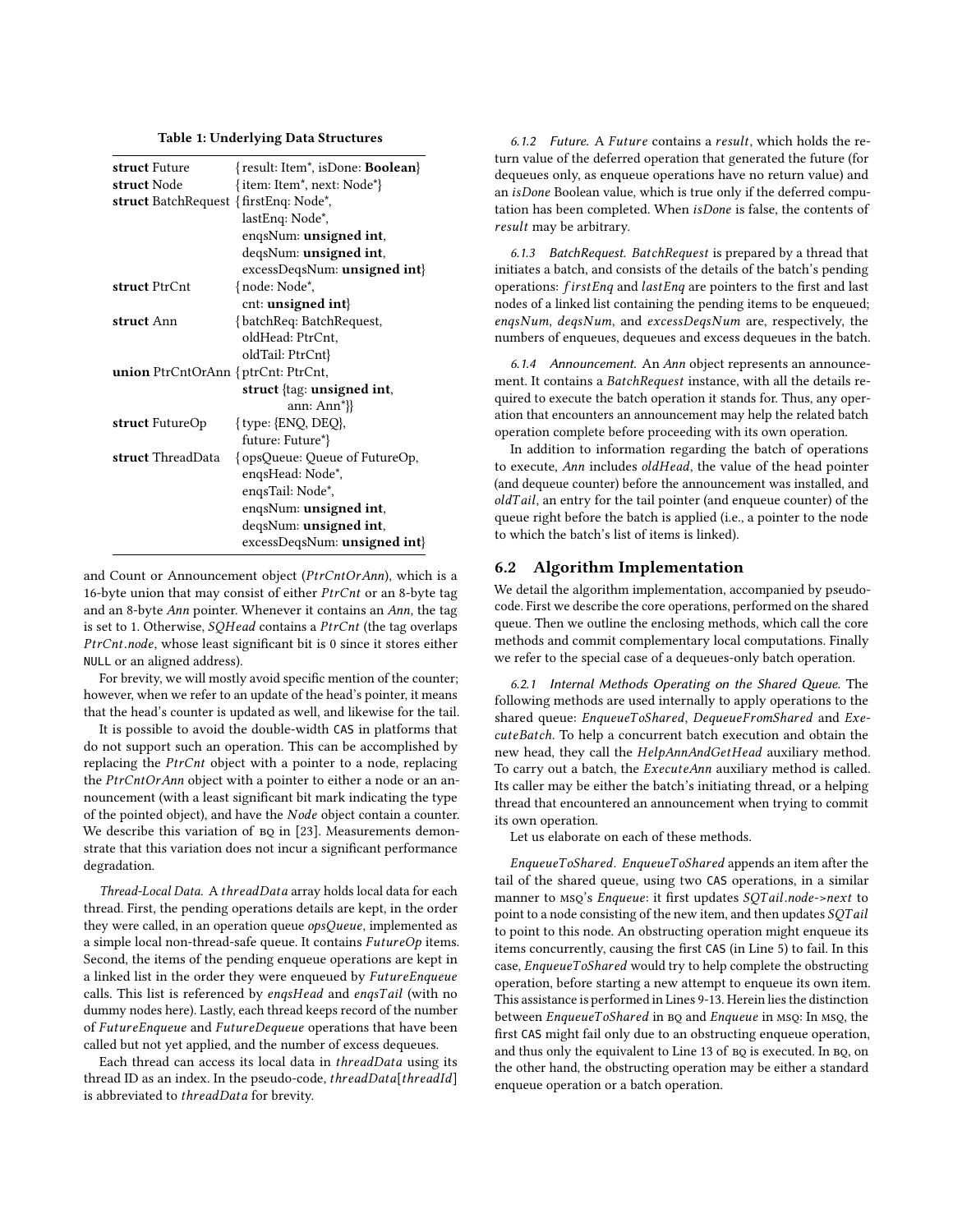<span id="page-6-0"></span>

|                | Listing 1: EnqueueToShared                                              |
|----------------|-------------------------------------------------------------------------|
|                | 1 EnqueueToShared(item)                                                 |
| $\overline{c}$ | $newNode = new Node(item, NULL)$                                        |
| 3              | while (true)                                                            |
| $\overline{4}$ | tailAndCnt = SOTail                                                     |
| -5             | <b>if</b> (CAS(&tailAndCnt.node->next, NULL, newNode))                  |
| 6              | // newNode is linked to the tail                                        |
| $\overline{7}$ | CAS(&SQTail, tailAndCnt, <newnode, tailandcnt.cnt<="" th=""></newnode,> |
|                | $+ 1)$                                                                  |
| $\mathbf{g}$   | break                                                                   |
| 9              | $head = SOHead$                                                         |
| 10             | <b>if</b> head consists of Ann: // (head.tag $\&$ 1 != 0)               |
| 11             | ExecuteAnn(head.ann)                                                    |
| 12             | else                                                                    |
| 13             | CAS(&SQTail, tailAndCnt, (tailAndCnt.node->next,<br>tail.cnt + $1$ )    |

<span id="page-6-2"></span><span id="page-6-1"></span>DequeueFromShared. If the queue is not empty when the dequeue operation takes effect, DequeueFromShared extracts an item from the head of the shared queue and returns it; otherwise it returns NULL. The only addition to the MSQ's Dequeue is helping pending batch operations complete first by calling the HelpAnnAndGet-Head method.

Listing 2: DequeueFromShared

<sup>14</sup> Item\* DequeueFromShared()

<span id="page-6-3"></span>15 **while** (true)



HelpAnnAndGetHead. This auxiliary method assists announcements in execution, as long as there is an announcement installed in SQHead.

| Listing 3: HelpAnnAndGetHead |
|------------------------------|
|                              |

|    | 22 PtrCnt HelpAnnAndGetHead()                                |
|----|--------------------------------------------------------------|
|    | while (true)<br>23                                           |
| 24 | $head = SOHead$                                              |
| 25 | <b>if</b> head consists of PtrCnt: // (head.tag $\&$ 1 == 0) |
| 26 | return head.ptrCnt                                           |

ExecuteAnn(head.ann)

ExecuteBatch. ExecuteBatch is responsible for executing the batch. Before it starts doing so, it checks whether there is a colliding ongoing batch operation whose announcement is installed in SQHead. If so, ExecuteBatch helps it complete (Line [31\)](#page-7-0). Afterwards, it stores the current head in ann (Line [32\)](#page-7-1), installs ann in SQHead (Line [33\)](#page-7-2) and calls ExecuteAnn to carry out the batch. The batch execution's steps are illustrated in Figure [1.](#page-6-3)



# Figure 1: Steps of the Batch Execution

- (1) Setting ann->oldHead to the head of the queue right before committing the batch.
- (2) Installing ann in SQHead.
- (3) Linking the batch's items to SQTail.node->next.
- (4) Setting oldTail field in the installed announcement ann.
- (5) Promoting SQTail to point to the last node enqueued by the batch operation (and increasing its enqueue count by the number of enqueues).
- (6) Setting SQHead to point to the last node dequeued by the batch operation in place of ann (and increasing its dequeue count by the number of successful dequeues).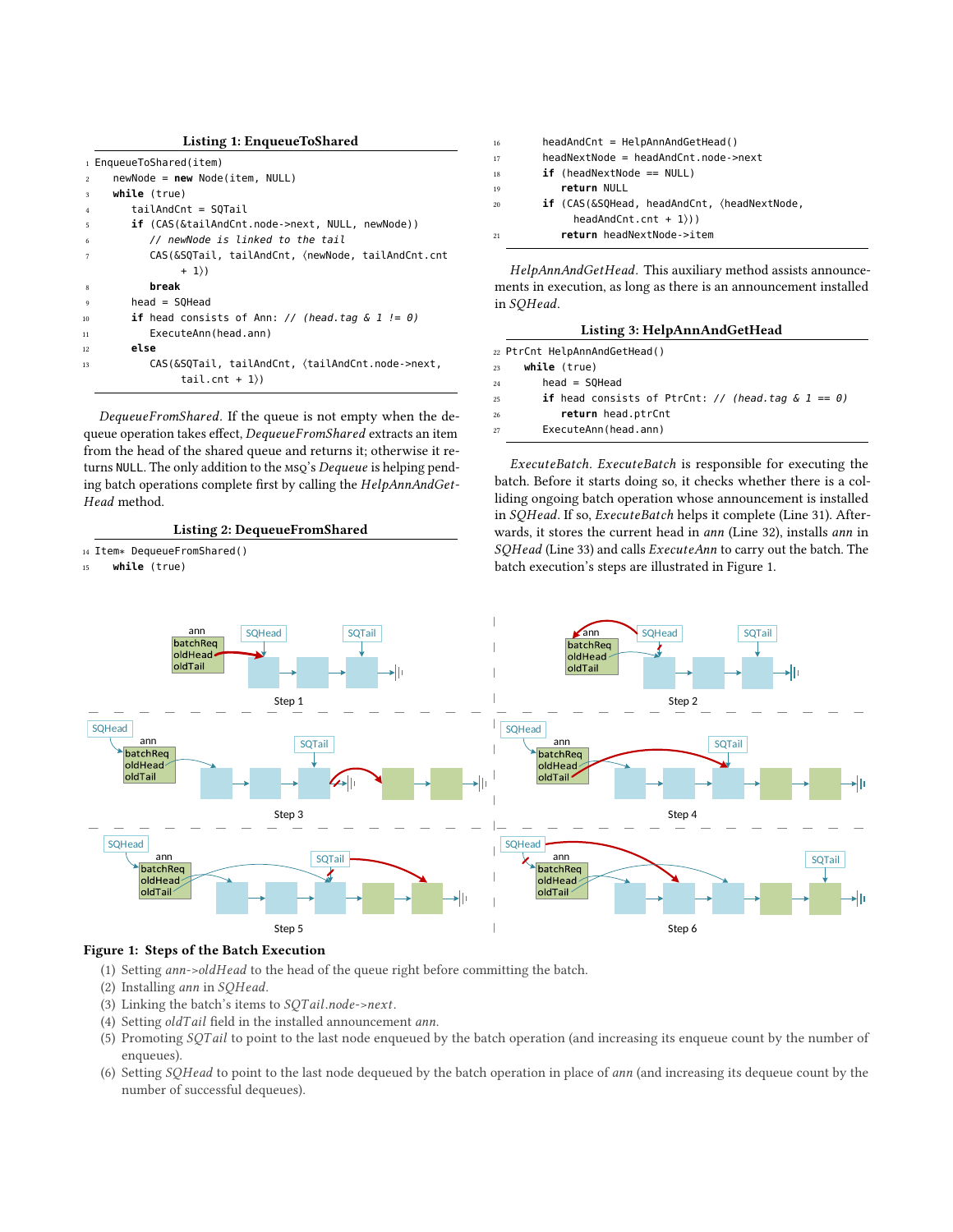<span id="page-7-2"></span><span id="page-7-1"></span><span id="page-7-0"></span>

|    | Listing 4: ExecuteBatch                                           |
|----|-------------------------------------------------------------------|
|    | 28 Node* ExecuteBatch(batchRequest)                               |
| 29 | $ann = new Ann(batchRequest)$                                     |
| 30 | while (true)                                                      |
| 31 | $oldHeadAndCnt = HelpAnnAndGetHead()$                             |
| 32 | $ann->oldHead = oldHeadAndCnt // Step 1 in Figure 1$              |
| 33 | <b>if</b> (CAS(&SQHead, oldHeadAndCnt, ann)) // St <i>ep 2 in</i> |
|    | Figure 1                                                          |
| 34 | break                                                             |
| 35 | ExecuteAnn(ann)                                                   |
| 36 | return oldHeadAndCnt.node                                         |
|    |                                                                   |

ExecuteAnn. ExecuteAnn is called with ann after ann has been installed in SQHead. ann's oldHead field consists of the value of SQHead right before ann's installation. ExecuteAnn carries out anns's batch. If any of the execution steps has already been executed by another thread, ExecuteAnn moves on to the next step. Specifically, if ann will have been removed from SOHead by the time ExecuteAnn is executed, ann's execution will have been completed, and all the steps of this run of ExecuteAnn would fail and have no effect.

ExecuteAnn first makes sure that ann's enqueued items are linked to the queue, in the while loop in Line [39.](#page-7-3) If they have already been linked to the queue, and the old tail after which they were linked has also been recorded in ann, it follows that another thread has completed the linking, and thus we break out of the loop in Line [43.](#page-7-4) Otherwise, we try to link the items by performing a CAS operation on the next pointer of the node pointed to by the tail in Line [44.](#page-7-5) In Line [45](#page-7-6) we check whether the items were linked after tail, regardless of which thread linked them. If so, we record tail, to which the items were linked, in ann. Otherwise, we try to help the obstructing enqueue operation complete in Line [50,](#page-7-7) and start over with a new attempt to link the batch's items.

The next step is SQTail's update in Line [52.](#page-7-8) There is no need to retry it, since it fails only if another thread has written the same value on behalf of the same batch operation. Lastly, we call UpdateHead to update SQHead to point to the last node dequeued by the batch. This update uninstalls the announcement and completes its handling.

The UpdateHead method calculates success fulDeqsNum as described in Corollary [5.5.](#page-4-3) It then determines the new head according to the following optimization: If the number of the batch's successful dequeues is at least the size of the queue before applying the batch, which implies that the new dummy node is one of the batch's enqueued nodes, the new head is determined by passing over success f ulDeqsNum <sup>−</sup>oldQueueSize nodes, starting with the node pointed to by the old tail. Otherwise, it is determined by passing over success fulDeqsNum nodes, starting with the old dummy node. Finally, UpdateHead updates SQHead (and as in SQTail's update, there is no need to retry the CAS).

#### Listing 5: ExecuteAnn

<span id="page-7-9"></span>37 ExecuteAnn(ann)

- <span id="page-7-3"></span>38 // Link items to tail and update ann
- 39 **while** (true)
- $40$  tailAndCnt = SOTail
- 41 annOldTailAndCnt = ann->oldTail
- 42 **if** (annOldTailAndCnt.node != NULL)

<span id="page-7-8"></span><span id="page-7-7"></span><span id="page-7-6"></span><span id="page-7-5"></span><span id="page-7-4"></span>

| 43 | break                                                                |
|----|----------------------------------------------------------------------|
| 44 | CAS(&tailAndCnt.node->next, NULL, ann->batchReq.                     |
|    | firstEnq) // Step 3 in Figure 1                                      |
| 45 | $if$ (tailAndCnt.node->next == ann->batchReq.firstEnq)               |
| 46 | // Step 4 in Figure 1:                                               |
| 47 | ann->oldTail = annOldTailAndCnt = tailAndCnt                         |
| 48 | break                                                                |
| 49 | else                                                                 |
| 50 | CAS(&SQTail, tailAndCnt, (tailAndCnt.node->next,                     |
|    | $tailAndCnt.cnt + 1$ )                                               |
| 51 | $newTailAndCnt = \langle ann->batchReg,lastEng, annOldTailAndCnt.$   |
|    | cnt + ann->batchReq.engsNum)                                         |
| 52 | CAS(&SQTail, annOldTailAndCnt, newTailAndCnt) // Step 5              |
|    | in Figure 1                                                          |
| 53 | UpdateHead(ann)                                                      |
| 54 |                                                                      |
| 55 | UpdateHead(ann)                                                      |
| 56 | oldQueueSize = ann->oldTail.cnt - ann->oldHead.cnt                   |
| 57 | successfulDegsNum = ann->batchReg.degsNum                            |
| 58 | $if$ (ann->batchReq.excessDeqsNum > oldQueueSize)                    |
| 59 | successfulDegsNum -= ann->batchReg.excessDegsNum -                   |
|    | oldQueueSize                                                         |
| 60 | $if$ (successfulDeqsNum == 0)                                        |
| 61 | CAS(&SQHead, ann, ann->oldHead) // Step 6 in Figure 1                |
| 62 | return                                                               |
| 63 | <b>if</b> (oldQueueSize > successfulDeqsNum)                         |
| 64 | newHeadNode = GetNthNode(ann->oldHead.node,                          |
|    | successfulDegsNum)                                                   |
| 65 | else                                                                 |
| 66 | newHeadNode = GetNthNode(ann->oldTail.node,                          |
|    | successfulDegsNum - oldQueueSize)                                    |
| 67 | CAS(&SQHead, ann, <newheadnode, ann-="">oldHead.cnt +</newheadnode,> |
|    | successfulDeqsNum)) // Step 6 in Figure 1                            |
| 68 |                                                                      |
|    | 69 Node* GetNthNode(node, n)                                         |
| 70 | repeat n times:                                                      |
| 71 | $node = node - \nvert x$                                             |
| 72 | return node                                                          |

6.2.2 Interface Methods. The queue's interface methods exposed to the user are Enqueue, Dequeue, FutureEnqueue, FutureDequeue and Evaluate. These methods wrap the methods that access the shared queue, which are detailed in Subsection [6.2.1.](#page-5-2) We will describe them here, but present their pseudo-code (which is straight forward) in [\[23\]](#page-10-4). Thereafter, we will elaborate on the PairFutures-WithResults auxiliary method, which is called by Evaluate, and locally sets the futures' results to complete the batch operation.

Enqueue checks whether the thread-local operation queue ops-Queue is empty. If it is, it directly calls EnqueueToShared. Otherwise, to satisfy EMF-linearizability, the pending operations in opsQueue must be applied before the current Enqueue is applied. Hence, Enqueue calls FutureEnqueue with the required item, which in turn returns a future. It then calls Evaluate with that future. This results in committing all preceding pending operations, as well as committing the current operation. The implementation of Dequeue is similar. If Dequeue succeeds, it returns the dequeued item, otherwise (the queue is empty when the operation takes effect) it returns NULL.

FutureEnqueue enqueues a FutureOp object representing an enqueue operation to the thread's opsQueue. A pointer to the Future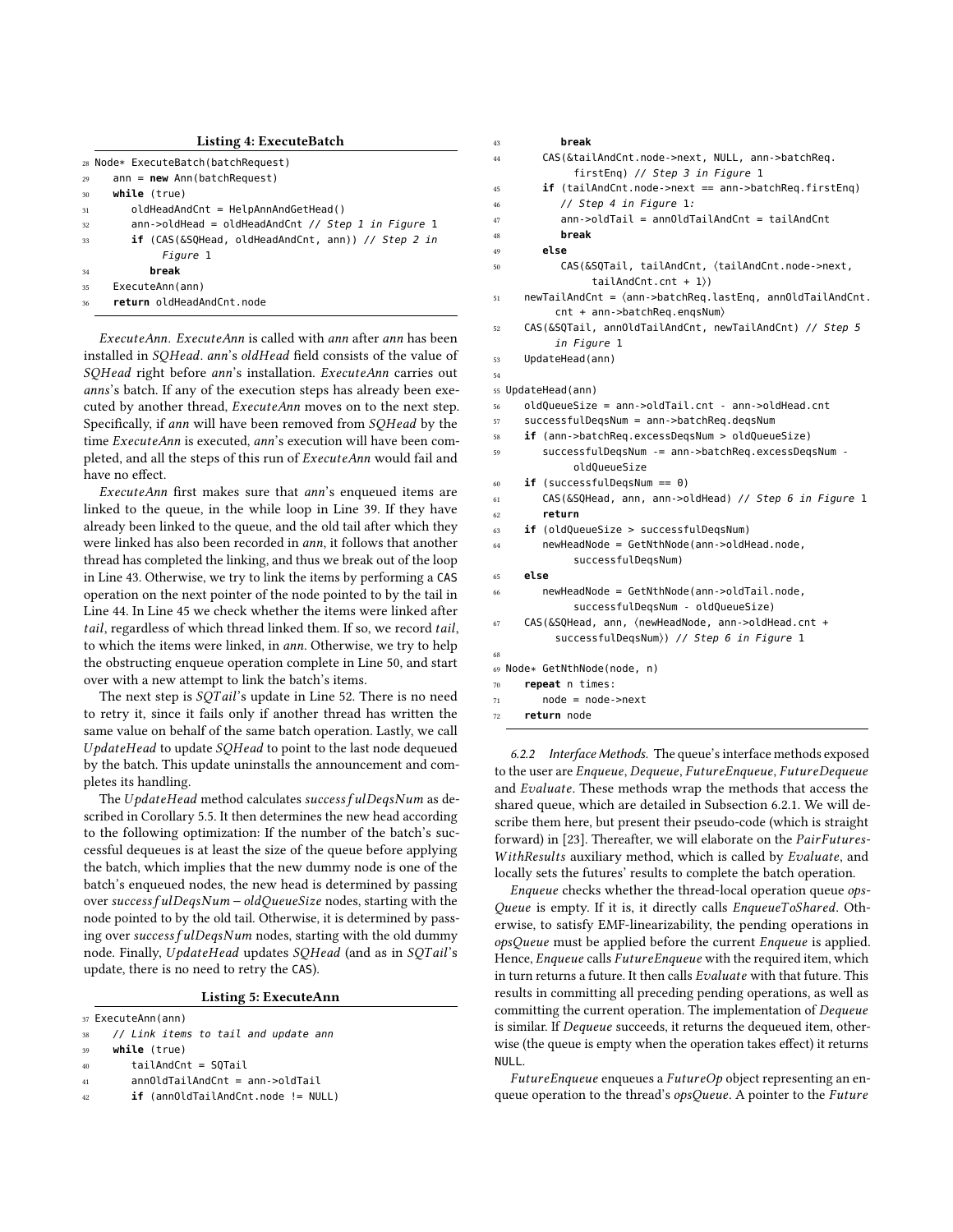object encapsulated in the created  $FutureOp$  will be returned by the method, so that the caller could later pass it to the Evaluate method. In addition, FutureEnqueue updates the numbers of pending enqueue operations. FutureDequeue operates similarly, but updates the numbers of pending dequeue operations and excess dequeues. FutureEnqueue also adds the item to be enqueued to thread's list of items pending to be enqueued. This list will be appended directly to the end of the shared queue's list of nodes when a batch operation is executed by this thread. This is the reason why these items are stored in a linked list of nodes rather than directly in opsQueue.

Evaluate receives a future and ensures it is applied when the method returns. If the future has already been applied from the outset, its result is immediately returned. Otherwise, all locally-pending operations found in threadData.opsQueue are applied to the shared queue at once by calling ExecuteBatch. After the batch operation's execution completes, while new operations may be applied to the shared queue by other threads, PairFuturesW ithResults (described next) is called to pair the operation results to the appropriate futures of operations in opsQueue.

ExecuteBatch and then PairFuturesW ithResults are called only if opsQueue consists of at least one enqueue operation. If all pending operations are dequeues, we pursue a different course of action, on which we elaborate in Subsection [6.2.3.](#page-8-2)

PairFuturesWithResults. PairFuturesW ithResults receives the old head. It simulates the pending operations one by one according to their original order, which is recorded in the thread's opsQueue. Namely, it simulates updates of the head and tail of the shared queue. This is done by advancing nextEnqNode (which represents the value of tail->next in the current moment of the simulation) on each enqueue, and by advancing currentHead on dequeues that occur when the queue in its current state is not empty. The simulation is run in order to set results for future objects related to the pending operations and mark them as done.

| <b>Listing 6: PairFuturesWithResults</b> |  |  |  |  |  |  |
|------------------------------------------|--|--|--|--|--|--|
|------------------------------------------|--|--|--|--|--|--|

|    | 73 PairFuturesWithResults(oldHeadNode)       |
|----|----------------------------------------------|
| 74 | nextEngNode = threadData.engsHead            |
| 75 | currentHead = oldHeadNode                    |
| 76 | noMoreSuccessfulDegs = false                 |
| 77 | while threadData.opsQueue is not empty:      |
| 78 | $op =$ threadData.opsQueue.Dequeue()         |
| 79 | $if (op-type == ENQ)$                        |
| 80 | nextEngNode = nextEngNode->next              |
| 81 | else // $op. type == DEQ$                    |
| 82 | <b>if</b> (noMoreSuccessfulDegs              |
| 83 | $currentHead - \text{next} == nextEngNode)$  |
| 84 | // The queue is currently empty              |
| 85 | $op.$ future->result = NULL                  |
| 86 | else                                         |
| 87 | currentHead = currentHead->next              |
| 88 | $if$ (current Head == thread Data.engs Tail) |
| 89 | noMoreSuccessfulDegs = true                  |
| 90 | op.future->result = currentHead->item        |
| 91 | $op.$ future- $\gt$ isDone = true            |
|    |                                              |

<span id="page-8-2"></span>6.2.3 Dequeues-Only Batch. The batch execution scheme outlined in Subsection [5.1](#page-3-2) and detailed in Subsection [6.2.1](#page-5-2) does not work if the batch operation consists solely of dequeue operations.

In such scenario, the Evaluate method calls ExecuteDeqsBatch to apply the batch operation. The ExecuteDeqsBatch method first assists a colliding ongoing batch operation if there is any (in Line [94\)](#page-8-3). It then calculates the new head and the number of successful dequeues by traversing over the items to be dequeued in the loop in Line [97.](#page-8-4) If there is at least one successful dequeue, the dequeues take effect at once using a single CAS operation in Line [105.](#page-8-5) The CAS pushes the shared queue's head success  $fullDegsNum$  nodes forward.

Then Evaluate calls PairDeqFuturesW ithResults to pair the successfully-dequeued-items to futures of the appropriate operations in opsQueue. The remaining future dequeues are unsuccessful, thus their results are set to NULL.

|  | Listing 7: ExecuteDeqsBatch |  |
|--|-----------------------------|--|
|--|-----------------------------|--|

<span id="page-8-8"></span><span id="page-8-7"></span><span id="page-8-6"></span><span id="page-8-4"></span><span id="page-8-3"></span>

|     | 92 (unsigned int, Node*) ExecuteDeqsBatch()                                  |
|-----|------------------------------------------------------------------------------|
| 93  | while (true)                                                                 |
| 94  | oldHeadAndCnt = HelpAnnAndGetHead()                                          |
| 95  | newHeadNode = oldHeadAndCnt.node                                             |
| 96  | $successfullyeqslum = 0$                                                     |
| 97  | repeat threadData.degsNum times:                                             |
| 98  | headNextNode = newHeadNode->next                                             |
| 99  | $if$ (headNextNode == NULL)                                                  |
| 100 | break                                                                        |
| 101 | ++successfullDegsNum                                                         |
| 102 | newHeadNode = headNextNode                                                   |
| 103 | $if$ (successfullDegsNum == 0)                                               |
| 104 | break                                                                        |
| 105 | <b>if</b> (CAS(&SQHead, oldHeadAndCnt, <newheadnode,< th=""></newheadnode,<> |
|     | oldHeadAndCnt.cnt + successfullDegsNum)))                                    |
| 106 | break                                                                        |
| 107 | return (successfullDegsNum, oldHeadAndCnt.node)                              |

#### <span id="page-8-5"></span>Listing 8: PairDeqFuturesWithResults

|     | 108 PairDeqFuturesWithResults(oldHeadNode, successfulDeqsNum) |
|-----|---------------------------------------------------------------|
| 109 | $currentHead = oldHeadNode$                                   |
| 110 | repeat successfulDegsNum times:                               |
| 111 | $currentHead = currentHead$ - $next$                          |
| 112 | $op =$ threadData.opsQueue.Dequeue()                          |
| 113 | op.future->result = currentHead->item                         |
| 114 | $op.$ future- $\gt$ isDone = true                             |
| 115 | repeat threadData.degsNum - successfulDegsNum times:          |
| 116 | $op =$ threadData.opsQueue.Dequeue()                          |
| 117 | $op.$ future- $>$ result = NULL                               |
| 118 | $op.$ future- $\gt$ isDone = true                             |
|     |                                                               |

#### <span id="page-8-1"></span>6.3 Memory Management

We utilized the optimistic access scheme [\[2\]](#page-10-27), which extends the hazard pointers scheme [\[21\]](#page-10-28), as a lock-free manual memory management mechanism for BQ. Due to space limitations, all related details appear in [\[23\]](#page-10-4). All measurements include use of memory reclamation.

#### <span id="page-8-0"></span>7 CORRECTNESS

In this section we argue about the correctness of the algorithm. We start with an abstraction of the queue in Subsection [7.1,](#page-9-1) and then specify the linearization points in Subsection [7.2.](#page-9-2) We argue about lock-freedom in [\[23\]](#page-10-4).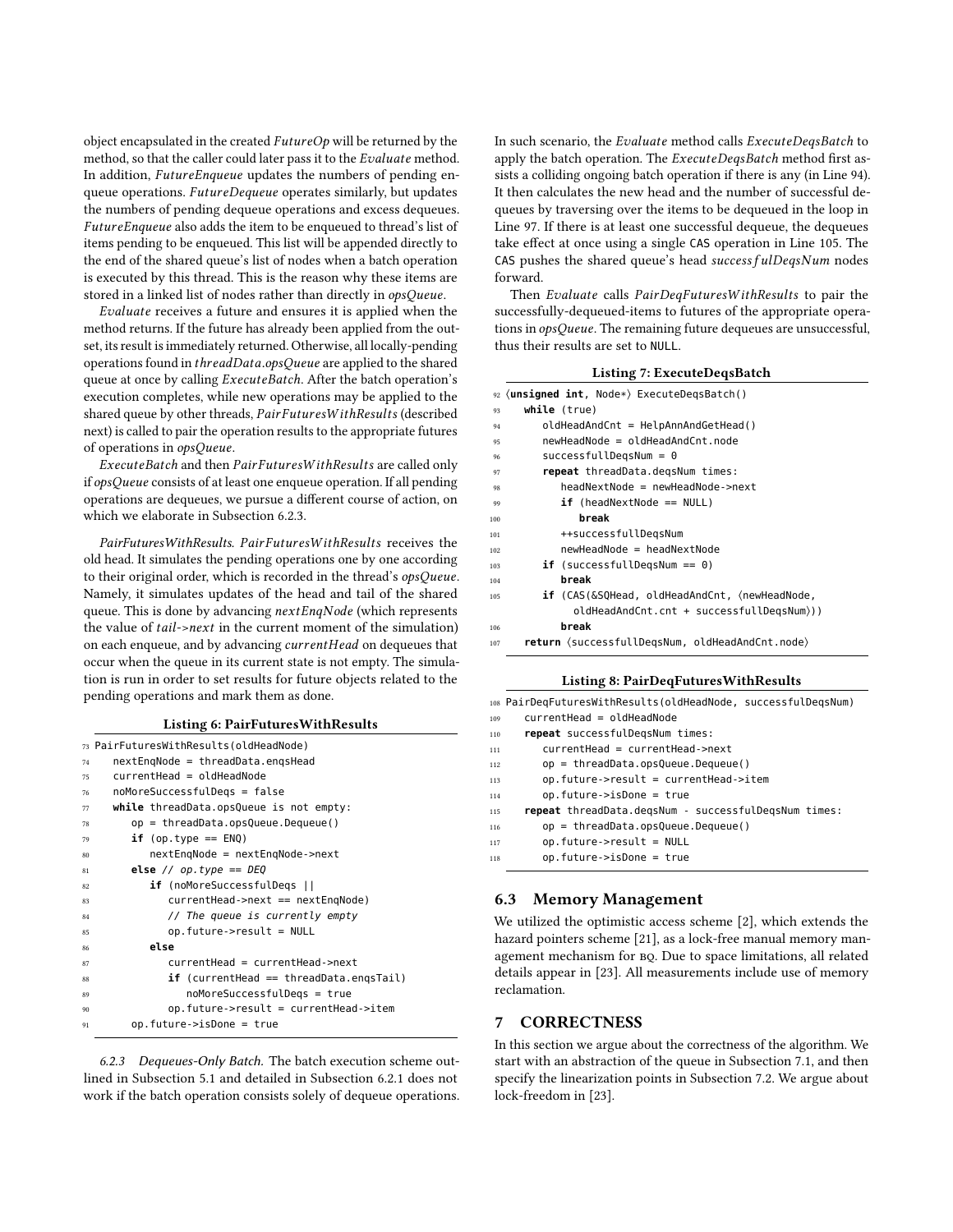# <span id="page-9-1"></span>7.1 The Abstract State of the Queue

The abstract state of the queue is the sequence of items contained in the underlying list's nodes, starting with the item in the second node (i.e., the node succeeding the dummy node pointed to by the abstract head) if any, and ending with the node whose next pointer is NULL. The queue is empty iff the next pointer of the node pointed to by the abstract head is NULL. The tail pointer does not affect the state of the abstract queue.

The fine point is the definition of the abstract head of the queue:

- If no announcement is installed in SQHead, the abstract head is the same as SQHead.
- If there is an announcement installed in SQHead, but the CAS that links its items to the tail (in Line [44](#page-7-5) in Listing [5\)](#page-7-9) has not yet been performed successfully, then the abstract head is the same as SQHead.ann->oldHead, which is in practice SQHead's value prior to the announcement's installation. Thus, installing an announcement does not change the abstract head.
- If there is an announcement installed in SQHead, and the CAS that links its items to the tail has already succeeded, then the abstract head points to the node that is going to be the dummy node after all enqueues and dequeues of the batch operation have taken effect. SQHead is going to be set to the same value when the announcement is uninstalled. Thus, removing an announcement does not change the abstract head.

Hence, when a batch operation is announced (i.e., SQHead is set to point to the related announcement), the abstract state of the queue does not change. It remains the sequence of items currently contained in the nodes of the shared queue's list, starting with the node succeeding the node pointed to by the previous SQHead. The moment the CAS that links the batch's enqueued items to the tail (in Line [44](#page-7-5) in Listing [5\)](#page-7-9) succeeds, the abstract queue's head is changed to point to the node to which SQHead will point after completing the announcement handling. Therefore, the whole batch, including both its enqueues and dequeues, takes effect instantaneously. From that moment, until another operation takes effect, the abstract state of the queue is the sequence of items in the list starting with the node succeeding the new dummy node, including the batch's linked items.

#### <span id="page-9-2"></span>7.2 Linearization Points

From the above definitions of the abstract head and the abstract state of the queue, we derive linearization points for all operation types. These linearization points are detailed next.

A successful dequeue operation takes effect when it modifies the head pointer (and counter). An unsuccessful dequeue operation is linearized when it reads the next pointer of the dummy node (whose value is revealed to be NULL). All dequeues of a batch operation that contains only dequeue operations are linearized one after another, in the moment of reading the next pointer in Line [98](#page-8-6) (of Method ExecuteDeqsBatch in Listing [7\)](#page-8-7) for the last time before ExecuteDeqsBatch returns. This reading ends the list traversal performed to calculate the new head, either due to encountering the end of the list (as detected in Line [99\)](#page-8-8), or due to completing a traversal of deqsNum items.

An enqueue operation takes effect when the next pointer of the last node in the list is modified from NULL to point to a new node. Similarly, all enqueues and dequeues of a batch operation that enqueues at least one item take effect one after another when the next pointer of the last node is modified from NULL to point to the first node of the batch. This modification may be carried out by a helping thread rather than the thread that invoked the operation.

To satisfy EMF-linearizability, the future history  $H_f$ , constructed<br>m the original history H (as described in Definition 3.1), should from the original history  $H$  (as described in Definition [3.1\)](#page-2-1), should be MF-linearizable. Thus far, we described linearization points relating to H. We set the same linearization points in  $H_f$ : the linearization point in  $H_s$  is the same as in H for a future operation call and tion point in  $H_f$  is the same as in H for a future operation call, and for a single operation call – we set the linearization point of the approximation for a single operation call – we set the linearization point of the appropriate future call to the same moment as the linearization of the single call in H. Note that since the linearization points described for single operations occur during their method calls in  $H$ , they occur between the adequate future call's invocation and Evaluate call's response in  $H_f$ , which complies with MF-linearizability.

# <span id="page-9-0"></span>8 PERFORMANCE

We compared the proposed  $BQ$  to two queue algorithms: the original msq that executes one operation at a time, and the queue by Kogan and Herlihy [\[17\]](#page-10-1) that satisfies MF-linearizability, hence denoted KHQ. KHQ executes pending operations in batches of homogeneous operations: it executes each subsequence of enqueues-only together by linking nodes to the end of the queue, and each subsequence of dequeues-only by unlinking nodes from the head of the queue.

We implemented the shared parts of the different queue versions identically to filter any unrelated performance difference. All queues use the optimistic access scheme for memory management. The implementations were coded in C++ and compiled using the GCC compiler version <sup>6</sup>.3.<sup>0</sup> with a <sup>−</sup>O<sup>3</sup> optimization level.

We conducted our experiments on a machine running Linux (Ubuntu <sup>16</sup>.04) equipped with <sup>4</sup> AMD Opteron(TM) 6376 2.3GHz processors. Each processor has 16 cores, resulting in 64 threads overall. The number of threads in each experiment varied from 1 to 128. Each thread was attached to a different core, except for the experiment that ran 128 threads, in which two threads were attached to each core. The machine used 64GB RAM, an L1 data cache of 16KB per core, an L2 cache of 2MB for every two cores, and an L3 cache of 6MB for every 8 cores.

In each experiment testing BQ or KHQ, our workload performed batch operations with a fixed number of future operations for that experiment. Our workload for msq performed standard operations only. In the workloads of all queues, we randomly determined whether each operation (standard or future) would be an enqueue or a dequeue.

Each data point  $[x, y]$  in the graphs in Figure [2](#page-10-29) represents the average result of 10 experiments. In each experiment,  $x$  threads performed operations concurrently for two seconds. The graphs depict the throughput in each case, i.e., the number of operations (Enqueue / Dequeue / FutureEnqueue / FutureDequeue) applied to the shared queue per second by the threads altogether, measured in million operations per second. The BQ curve appears along with the msq and  $KHO$  curves for different batch sizes.